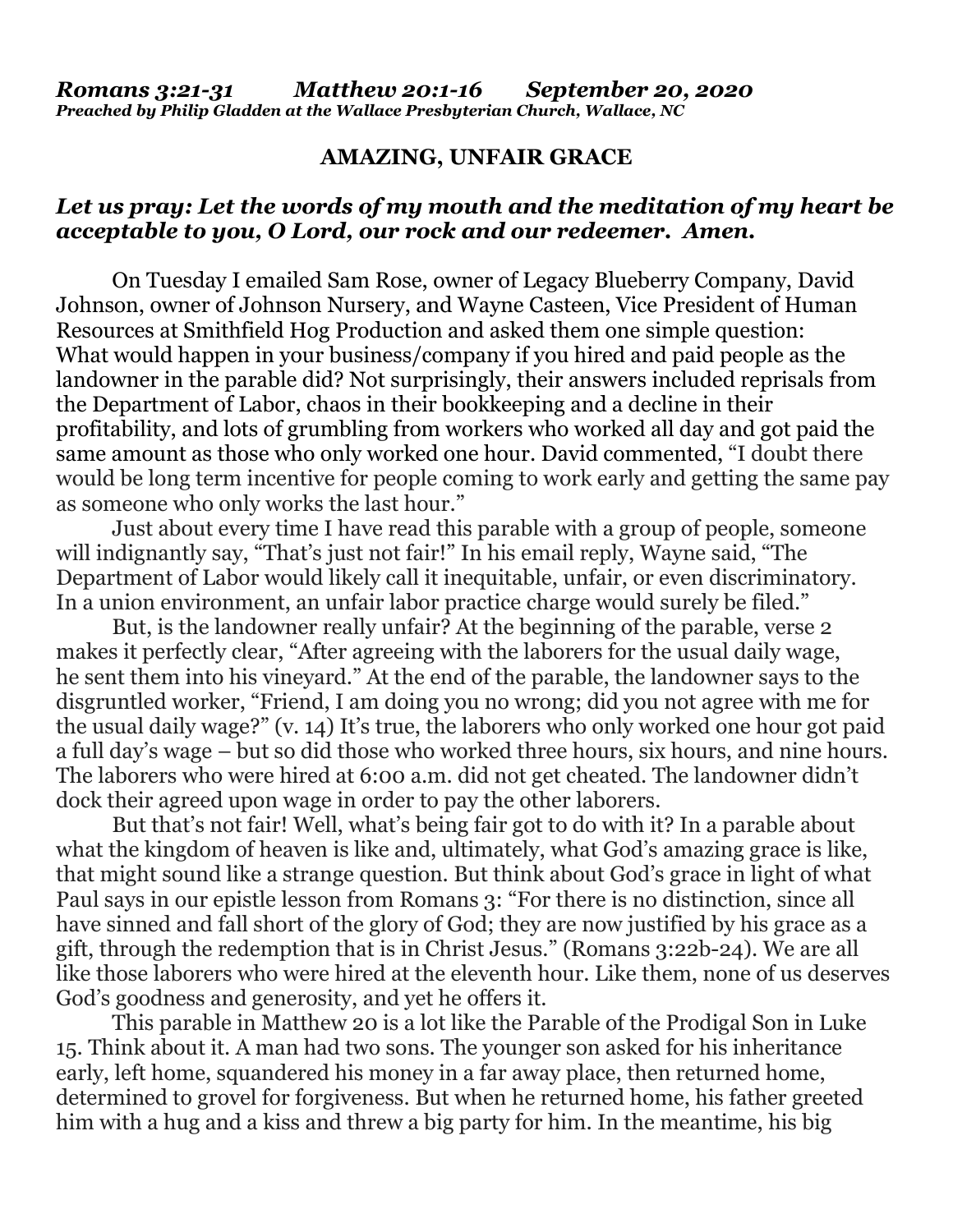brother had stayed home and worked hard. When he found out what their father had done for his little brother, he was indignant: "Listen! For all these years I have been working like a slave for you, and I have never disobeyed your command; yet you have never given me even a young goat so that I might celebrate with my friends. But when this son of yours came back, who has devoured your property with prostitutes, you killed the fatted calf for him!" (Luke 15:31) The older brother got angry and refused to go into the party. The 6:00 a.m. laborers grumbled against the landowner. You can almost hear the 6:00 a.m. laborers complaint in the elder brother's complaint: "These last worked only one hour, and you have made them equal to us who have borne the burden of the day and the scorching heat." (Matthew 20:12)

That's just not fair! Again, though, what's being fair got to do with it? In the last twenty years or so, more and more people refer to the Parable of the Prodigal Son as the Parable of the Loving Father. After all, the story begins, "There was a man who had two sons." The father's love, always forgiving and always gracious is always available for both of his sons, if they will receive it. In the same way, the Parable of the Laborers in the Vineyard is often renamed The Parable of the Generous Landowner. He is, after all, the main character. He goes to the marketplace throughout the day looking to hire workers. He's the one who makes the wage deals with the laborers. He's the one who looks out for all of his workers. Notice there is no suggestion in the story that the guys who stood around all day were lazy or trying to get out of work. Nobody had hired them! The generous landowner had compassion on everybody who worked in his vineyard. Unfortunately, not everybody showed their gratitude to the landowner.

Perhaps you've heard this saying: Justice is getting what you deserve. Mercy is not getting what you deserve. Grace is getting what you don't deserve. The first statement describes the 6:00 a.m. workers, in a good way. The last statement describes everybody else, in an amazing way. Isn't it interesting that the only workers described as angry and grumbling are the ones who got paid exactly what the landowner had promised and they had agreed to? That's what makes God's grace so amazing and so unfair. The great reformer, Martin Luther, said that God does not want to deal with us according to works, according to our deserving, but according to grace. Instead of grumbling that "those other people" have benefited from God's grace, we can and should be grateful that God deals with us according to God's amazing grace, even if, from our point of view, it seems unfair.

The classic example of this is the question, "What about deathbed confessions?" It might not be said out loud, but the underlying thought seems to be something like this: "Somebody lives however they want their whole life, only to profess faith in Jesus at the last minute, and God extends the same kind of grace and mercy to that person as to me? Why, I've been a Christian all my life. I've worked hard in the church. I've always done what was expected of me. That's just not fair!"

That sounds like Peter's question when he compares himself to the rich young man who couldn't let go of his many possessions. Peter said, "Look, we have left everything and followed you. What then will we have?" It's a variation on the theme of